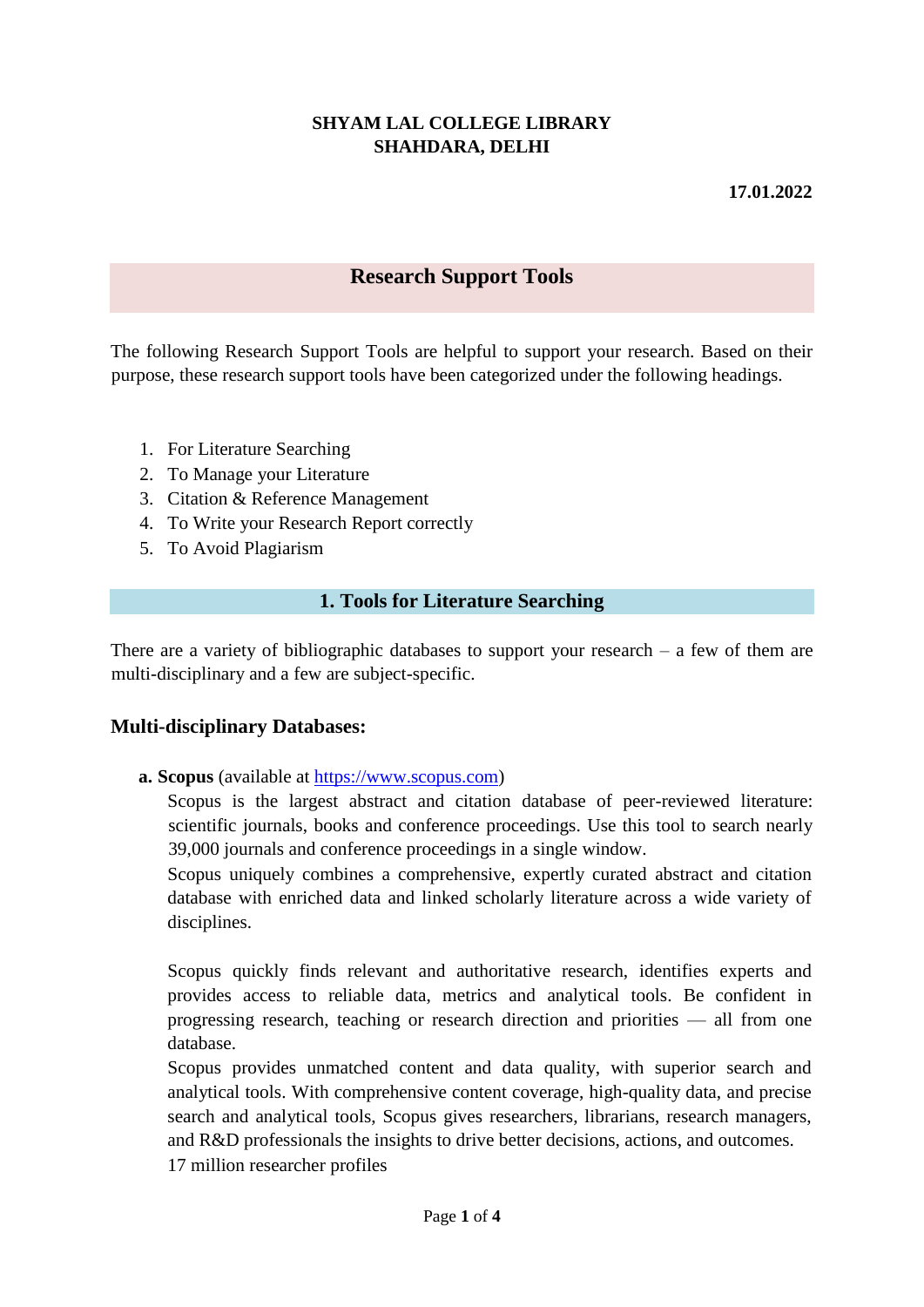81 million curated documents

80,000 institution profiles

7,000 publishers accessed

Coverage you can count on

Scopus delivers the broadest coverage of any interdisciplinary abstract and citation database. Covering 240 disciplines, researchers, instructors, librarians and students who rely on Scopus are confident that the odds of missing key publications are greatly reduced.

Learn how the interdisciplinary depth and breadth of Scopus can help drive your organization's research and knowledge forward.

# **Get noticed by the right people**

Claim your author profile to better showcase your work, get noticed, and secure funding.

## **Find and follow experts**

Discover and follow peers and experts. Use alerts to stay up-to-date with their work. Discover and get inspired

Dive into curated, relevant and linked content. Use lists to revist your findings.

Browse with ease of mind

To ensure your safety we only index quality journals, evaluated by subject experts.

**b. Web of Science** (available at [http://webofscience.com\)](http://webofscience.com/) Search the world's leading scholarly journals, books, and proceedings in the sciences, social sciences, and arts and humanities and navigate the full citation network. Use this tool to search more than 21,000 high quality journals and conference proceedings in a single window. It includes all the journals indexed in Science Citation Index and Social Science Citation Index.

The Web of Science™ is the world's most trusted publisher-independent global citation database. Guided by the legacy of Dr Eugene Garfield, inventor of the world's first citation index, the Web of Science is the most powerful research engine, delivering your library with best-in-class publication and citation data for confident discovery, access and assessment.

Our multidisciplinary platform connects regional, specialty, data and patent indexes to the Web of Science Core Collection™. Our comprehensive platform allows you to track ideas across disciplines and time from almost 1.9 billion cited references from over 171 million records.

Over 9,000 leading academic, corporate and government institutions and millions of researchers trust the Web of Science to produce high-quality research, gain insights and make more-informed decisions that guide the future of their institution and research strategy.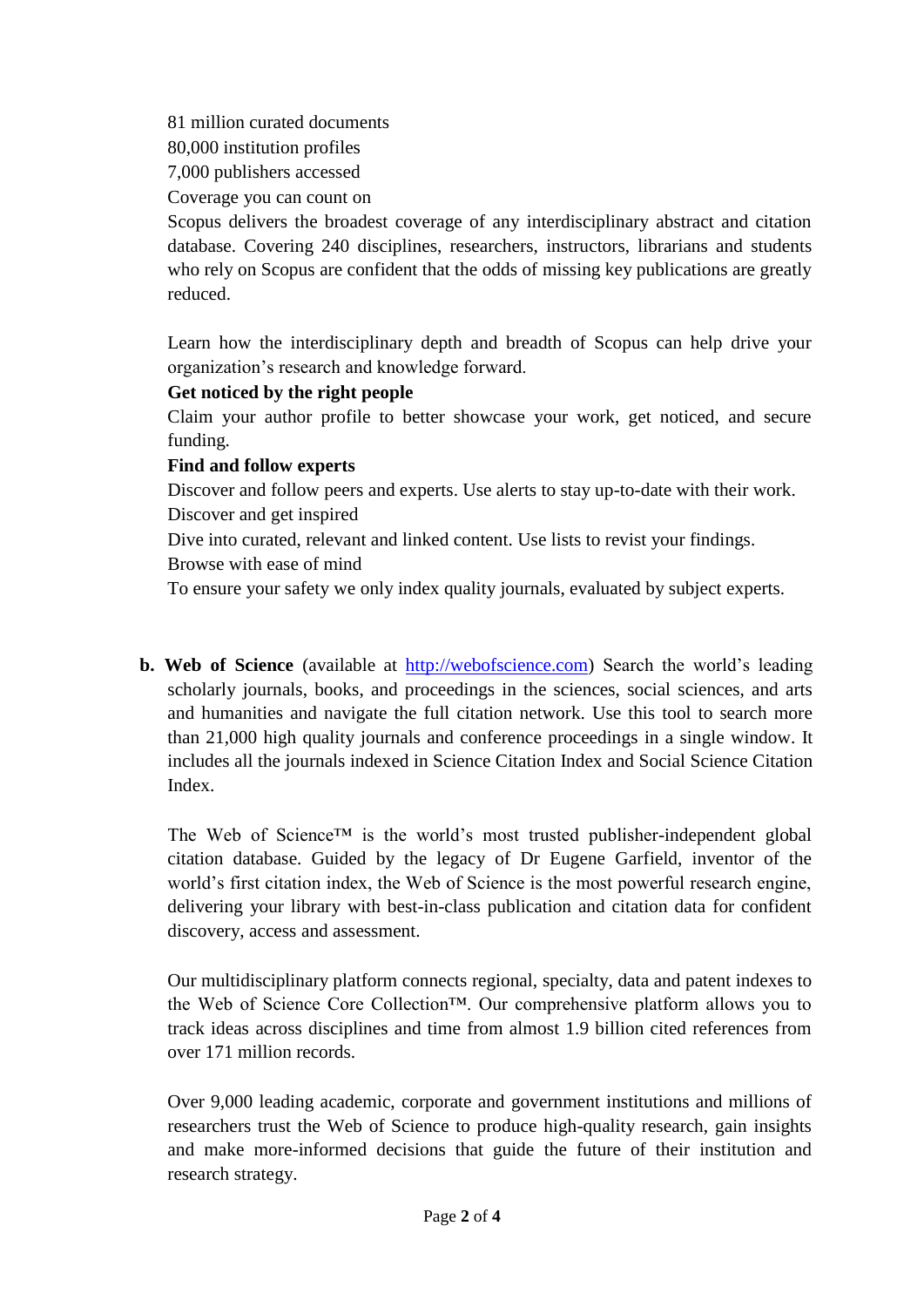Why Web of Science data?

Web of Science Core Collection content is uniquely selective and our indexing is uniquely consistent. Our independent and thorough editorial process ensures journal quality, while more than 50 years of consistent, accurate and complete indexing has created an unparalleled data structure.

Every article and all cited references from every journal have been indexed, creating he most comprehensive and complete citation network to power both confident discovery and trusted assessment. Only the Web of Science Core Collection indexes every piece of content cover-to-cover, creating a complete and certain view of over 115 years of the highest-quality research.

### **2. Tools to Manage your Literature**

#### **Reference Manager – Mendeley and Zotero**

.

Organizing downloaded research papers and other literature, annotating them while reading, taking notes, tagging, searching and retrieving are day-to-day work a researcher does during literature review. Use of reference manager can be a powerful addition to all such research activities related to literature review. The other powerful use of reference managers (i.e. citation & reference) is explained in the following section.

The most popular reference managers are EndNote, Mendeley and Zotero. *Mendeley* [\(www.mendeley.com\)](http://www.mendeley.com/) and *Zotero* [\(https://www.zotero.org\)](https://www.zotero.org/) are free Reference Managers; you can use them by creating free accounts at their websites. However, Mendeley is easier to use and is more efficient than Zotero.

## **3. Tools for Citation & Reference Management**

**Reference Manager – Mendeley, Zotero and EndNote**